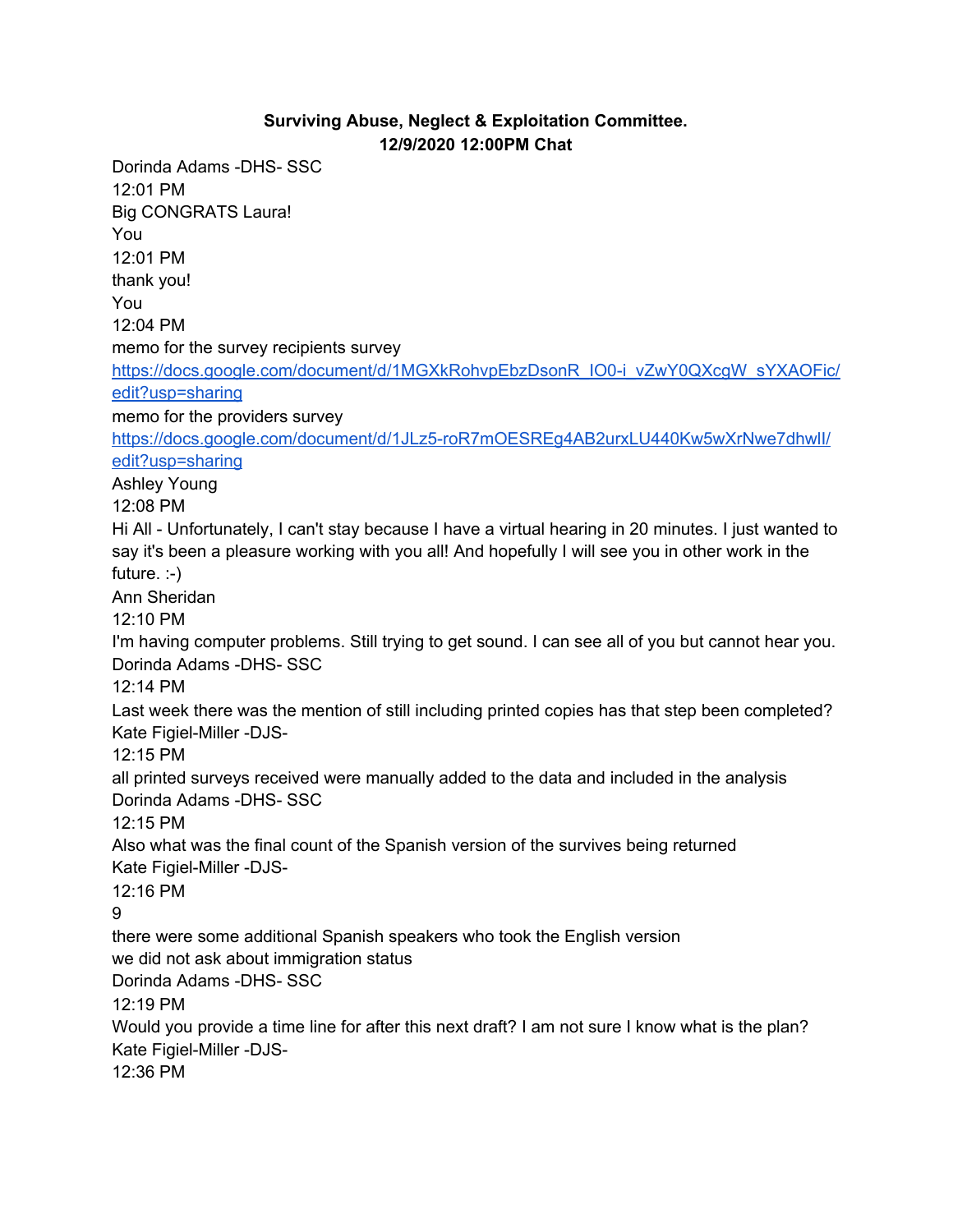Sandy or Shelly, what would be a good initial deadline for input from the committee before I begin my edits for version 2 of the reports? Sandy Bartlett 12:37 PM Thanks. 12/16 Kate Figiel-Miller -DJS-12:38 PM kate.figiel-miller@maryland.gov Stacey Darin -MDH-12:39 PM My apologies for having so many conflicts lately with meeting times and sorry for joining late today. Ann Sheridan 12:42 PM I don't see the link to the survey report. Laura, can you please resend it? Thanks. You 12:42 PM memo for the survey recipients survey [https://docs.google.com/document/d/1MGXkRohvpEbzDsonR\\_IO0-i\\_vZwY0QXcgW\\_sYXAOFic/](https://meet.google.com/linkredirect?authuser=1&dest=https%3A%2F%2Fdocs.google.com%2Fdocument%2Fd%2F1MGXkRohvpEbzDsonR_IO0-i_vZwY0QXcgW_sYXAOFic%2Fedit%3Fusp%3Dsharing) [edit?usp=sharing](https://meet.google.com/linkredirect?authuser=1&dest=https%3A%2F%2Fdocs.google.com%2Fdocument%2Fd%2F1MGXkRohvpEbzDsonR_IO0-i_vZwY0QXcgW_sYXAOFic%2Fedit%3Fusp%3Dsharing) memo for the providers survey [https://docs.google.com/document/d/1JLz5-roR7mOESREg4AB2urxLU440Kw5wXrNwe7dhwlI/](https://meet.google.com/linkredirect?authuser=1&dest=https%3A%2F%2Fdocs.google.com%2Fdocument%2Fd%2F1JLz5-roR7mOESREg4AB2urxLU440Kw5wXrNwe7dhwlI%2Fedit%3Fusp%3Dsharing) [edit?usp=sharing](https://meet.google.com/linkredirect?authuser=1&dest=https%3A%2F%2Fdocs.google.com%2Fdocument%2Fd%2F1JLz5-roR7mOESREg4AB2urxLU440Kw5wXrNwe7dhwlI%2Fedit%3Fusp%3Dsharing) Ann Sheridan 12:42 PM thanks You 12:42 PM Thank you everyone I learned so much from you all Bobbie Steyer 12:43 PM Thank you all so much for inviting me to be part of this committee, I have learned so much from all of you and know the work will benefit vulmerable Maryland residents. Jeanette Ortiz 12:43 PM A BIG thanks to you, Laura! You helped to keep us all informed - your minutes were very helpful. Lauren Kallins 12:43 PM When will final Task Force report be sent out? Karen Adams-Gilchrist 12:44 PM Thank you for including me on this Task Force. It has been such a learning opportunity for me. Also, some great work by a lot of knowledgeable people. Thank you. Sarah Stein